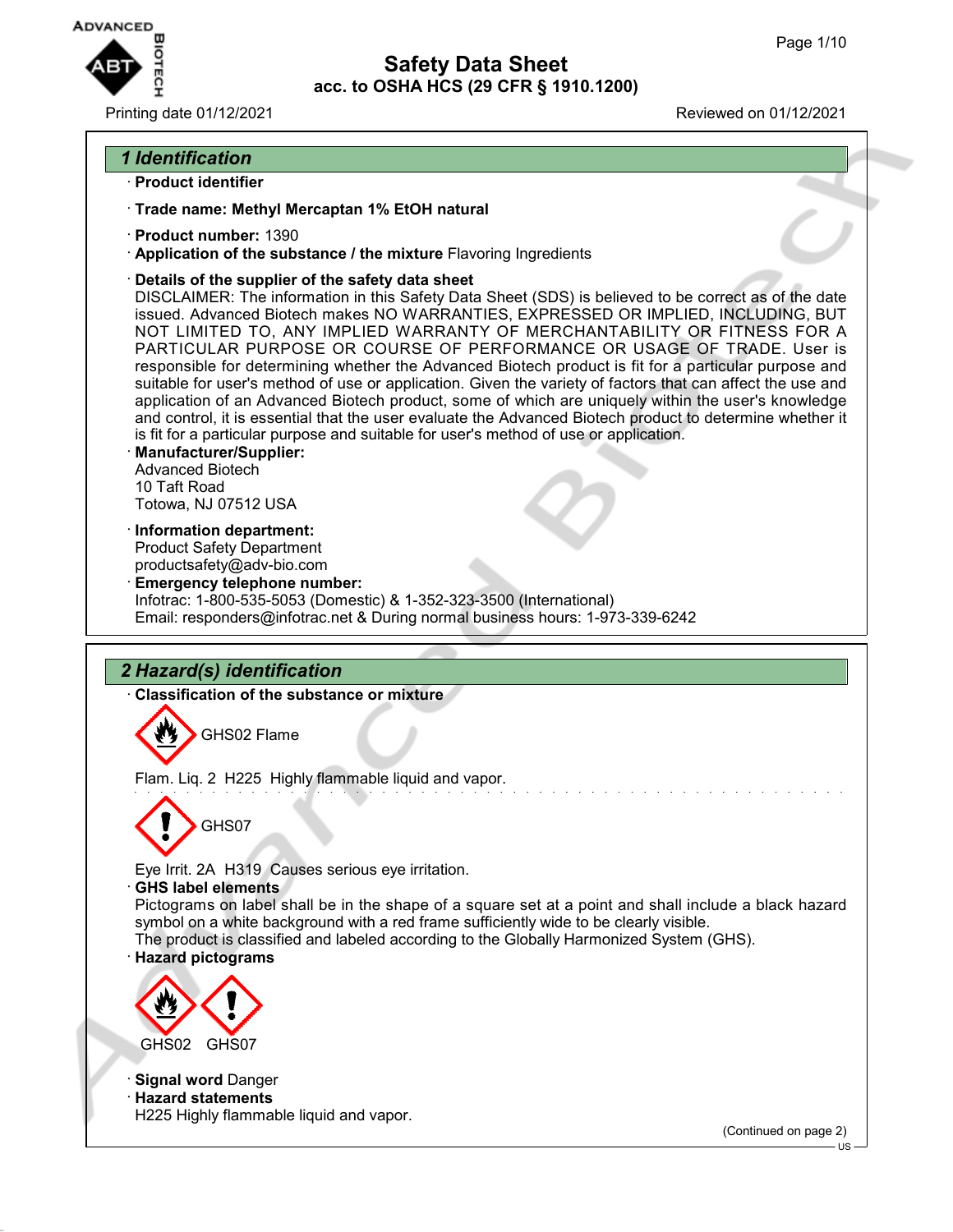

#### Printing date 01/12/2021 Reviewed on 01/12/2021 **Trade name: Methyl Mercaptan 1% EtOH natural** (Continuation of page 1) H319 Causes serious eye irritation. · **Precautionary statements** Keep away from heat/sparks/open flames/hot surfaces. - No smoking. P241 Use explosion-proof electrical/ventilating/lighting/equipment. P303+P361+P353 If on skin (or hair): Take off immediately all contaminated clothing. Rinse skin with water/shower. P305+P351+P338 If in eyes: Rinse cautiously with water for several minutes. Remove contact lenses, if present and easy to do. Continue rinsing. P403+P235 Store in a well-ventilated place. Keep cool. P501 Dispose of contents/container in accordance with local/regional/national/international regulations. · **Classification system:** · **NFPA ratings (scale 0 - 4)** 2 4  $\overline{0}$ Health  $= 2$ Fire  $= 4$ Reactivity =  $0$ · **HMIS-ratings (scale 0 - 4) HEALTH**  FIRE REACTIVITY 0 2 4 Health  $= 2$ Fire  $= 4$ Reactivity =  $0$ · **Other hazards** · **Results of PBT and vPvB assessment** · **PBT:** Not applicable. · **vPvB:** Not applicable. *3 Composition/information on ingredients*

· **Chemical characterization: Mixtures**

· **Description:** Mixture of the substances listed below with nonhazardous additions.

# · **Dangerous components:**

| CAS: 64-17-5<br>l Ethvl alcohol<br>EINECS: 200-578-6       | Eye Irrit. 2A, H319 Polam. Liq. 2, H319         | 50-100%   |
|------------------------------------------------------------|-------------------------------------------------|-----------|
| CAS: 74-93-1<br><b>I</b> Methanethiol<br>EINECS: 200-822-1 | <b>Solution</b> Eq. 1, H224; Acute Tox. 3, H331 | $< 2.5\%$ |

## *4 First-aid measures*

- · **Description of first aid measures**
- · **General information:** Immediately remove any clothing soiled by the product.
- · **After inhalation:** Supply fresh air; consult doctor in case of complaints.
- · **After skin contact:** Immediately rinse with water.
- · **After eye contact:**

Rinse opened eye for several minutes under running water. If symptoms persist, consult a doctor. · **After swallowing:** If symptoms persist consult doctor.

- · **Information for doctor:**
- · **Most important symptoms and effects, both acute and delayed** No further relevant information available.

(Continued on page 3)

US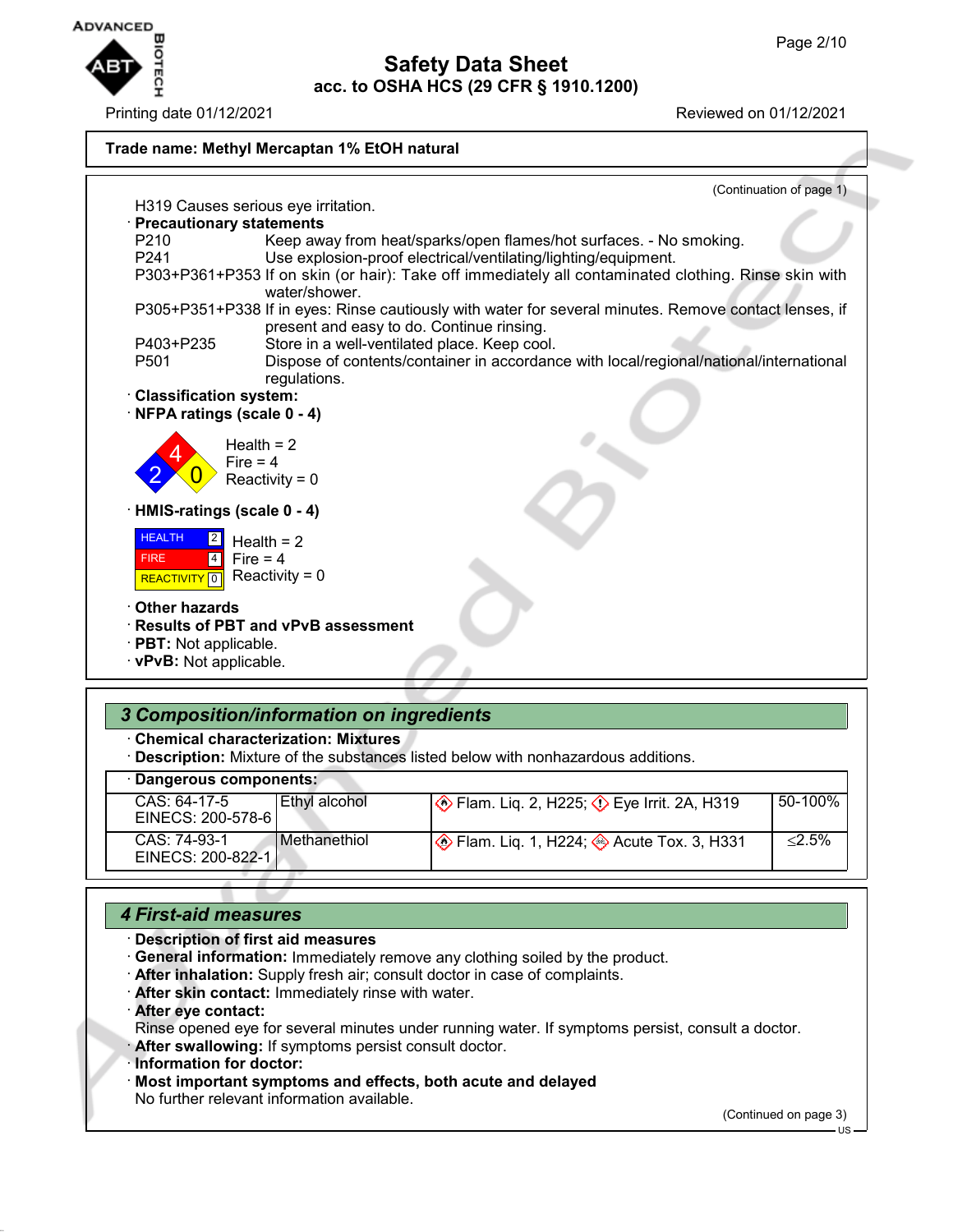

#### Printing date 01/12/2021 Reviewed on 01/12/2021

#### **Trade name: Methyl Mercaptan 1% EtOH natural**

(Continuation of page 2)

#### · **Indication of any immediate medical attention and special treatment needed** No further relevant information available.

## *5 Fire-fighting measures*

- · **Extinguishing media**
- · **Suitable extinguishing agents:**
- CO2, extinguishing powder or water spray. Fight larger fires with water spray or alcohol resistant foam.
- · **Special hazards arising from the substance or mixture** No further relevant information available.
- · **Advice for firefighters**
- · **Protective equipment:** No special measures required.
- · **Additional information**
- Cool endangered receptacles with water spray.

Collect contaminated fire fighting water separately. It must not enter the sewage system.

### *6 Accidental release measures*

- · **Personal precautions, protective equipment and emergency procedures** Wear protective equipment. Keep unprotected persons away. · **Environmental precautions:**
	- Dilute with plenty of water.
	- Do not allow to enter sewers/ surface or ground water.
	- · **Methods and material for containment and cleaning up:**

Absorb with liquid-binding material (sand, diatomite, acid binders, universal binders, sawdust). Dispose contaminated material as waste according to item 13.

Ensure adequate ventilation.

- **Reference to other sections** See Section 7 for information on safe handling. See Section 8 for information on personal protection equipment. See Section 13 for disposal information.
- · **Protective Action Criteria for Chemicals**

| $\cdot$ PAC-1:             |             |
|----------------------------|-------------|
| CAS: 64-17-5 Ethyl alcohol | $1,800$ ppm |
| CAS: 74-93-1 Methanethiol  | $0.005$ ppm |
| $\cdot$ PAC-2:             |             |
| CAS: 64-17-5 Ethyl alcohol | 3300* ppm   |
| CAS: 74-93-1 Methanethiol  | 23 ppm      |
| $\cdot$ PAC-3:             |             |
| CAS: 64-17-5 Ethyl alcohol | 15000* ppm  |
| CAS: 74-93-1 Methanethiol  | 68 ppm      |

## *7 Handling and storage*

- · **Handling:**
- · **Precautions for safe handling** No special precautions are necessary if used correctly.
- · **Information about protection against explosions and fires:**
- Keep ignition sources away Do not smoke. Protect against electrostatic charges.

(Continued on page 4)

 $\overline{1}$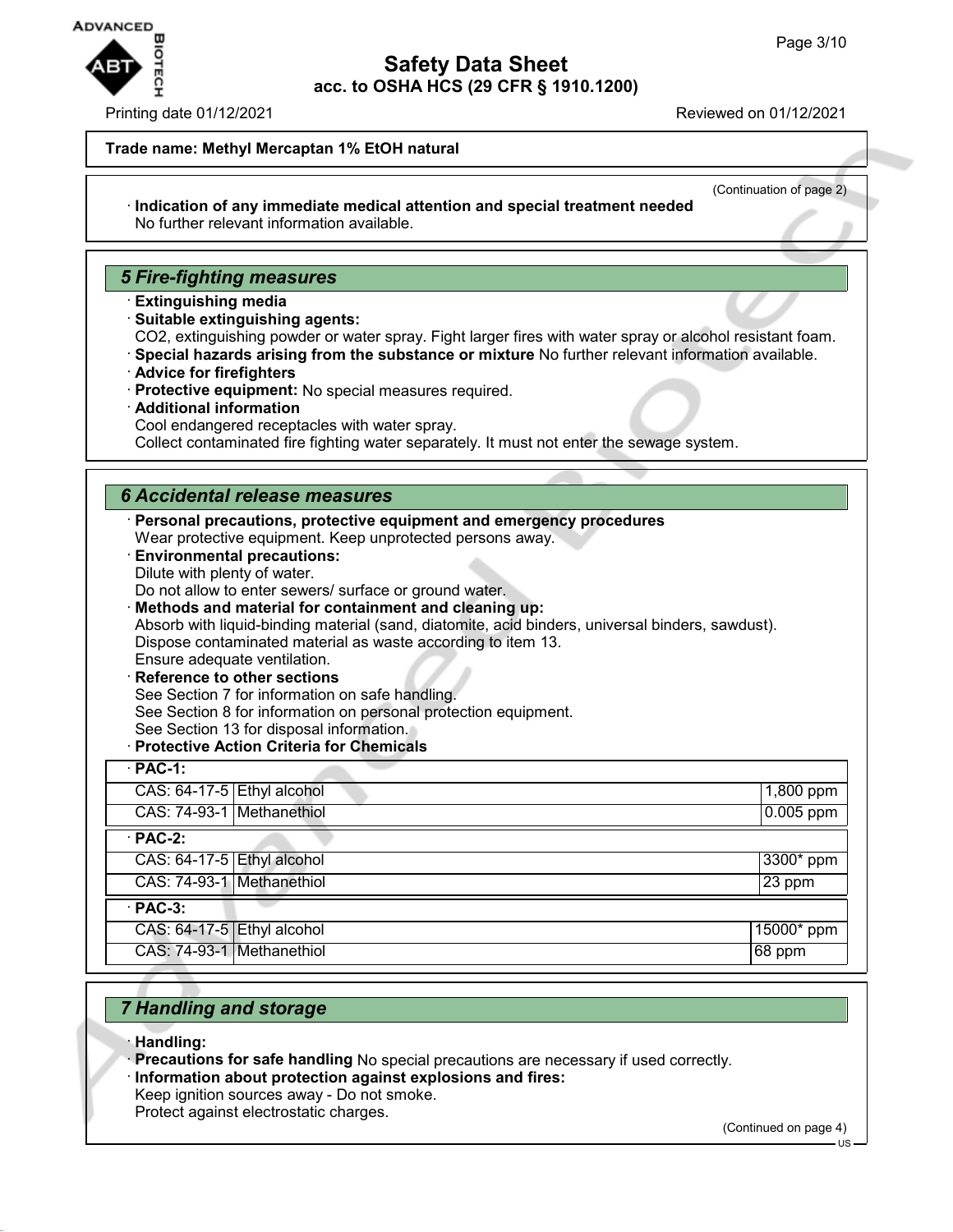

Printing date 01/12/2021 Reviewed on 01/12/2021

### **Trade name: Methyl Mercaptan 1% EtOH natural**

(Continuation of page 3)

- · **Conditions for safe storage, including any incompatibilities**
- · **Storage:**
- · **Requirements to be met by storerooms and receptacles:** Store in a cool location.
- · **Information about storage in one common storage facility:** Not required.
- · **Further information about storage conditions:**
- Keep receptacle tightly sealed.

Store in cool, dry conditions in well sealed receptacles.

· **Specific end use(s)** No further relevant information available.

### *8 Exposure controls/personal protection*

· **Additional information about design of technical systems:** No further data; see item 7.

· **Control parameters**

· **Components with limit values that require monitoring at the workplace:**

### **CAS: 64-17-5 Ethyl alcohol**

- PEL Long-term value: 1900 mg/m<sup>3</sup>, 1000 ppm
- REL Long-term value: 1900 mg/m<sup>3</sup>, 1000 ppm
- TLV Short-term value:  $1880 \text{ mg/m}^3$ , 1000 ppm

### **CAS: 74-93-1 Methanethiol**

- PEL Ceiling limit value: 20 mg/m<sup>3</sup>, 10 ppm
- REL Ceiling limit value:  $1*$  mg/m<sup>3</sup>,  $0.5*$  ppm
- \*15-min
- TLV Long-term value:  $0.98 \text{ mg/m}^3$ ,  $0.5 \text{ ppm}$

· **Additional information:** The lists that were valid during the creation were used as a basis.

- · **Exposure controls**
- · **Personal protective equipment:**
- · **General protective and hygienic measures:**
- Keep away from foodstuffs, beverages and feed. Immediately remove all soiled and contaminated clothing. Wash hands before breaks and at the end of work. Avoid contact with the eyes.
- Avoid contact with the eyes and skin.
- · **Breathing equipment:** Not required.
- · **Protection of hands:**



Protective gloves

The glove material has to be impermeable and resistant to the product/ the substance/ the preparation. Due to missing tests no recommendation to the glove material can be given for the product/ the preparation/ the chemical mixture.

Selection of the glove material should be based on consideration of the penetration times, rates of diffusion and the degradation

#### · **Material of gloves**

The selection of the suitable gloves does not only depend on the material, but also on further marks of quality and varies from manufacturer to manufacturer. As the product is a preparation of several substances, the resistance of the glove material can not be calculated in advance and has therefore to be checked prior to the application.

(Continued on page 5)

US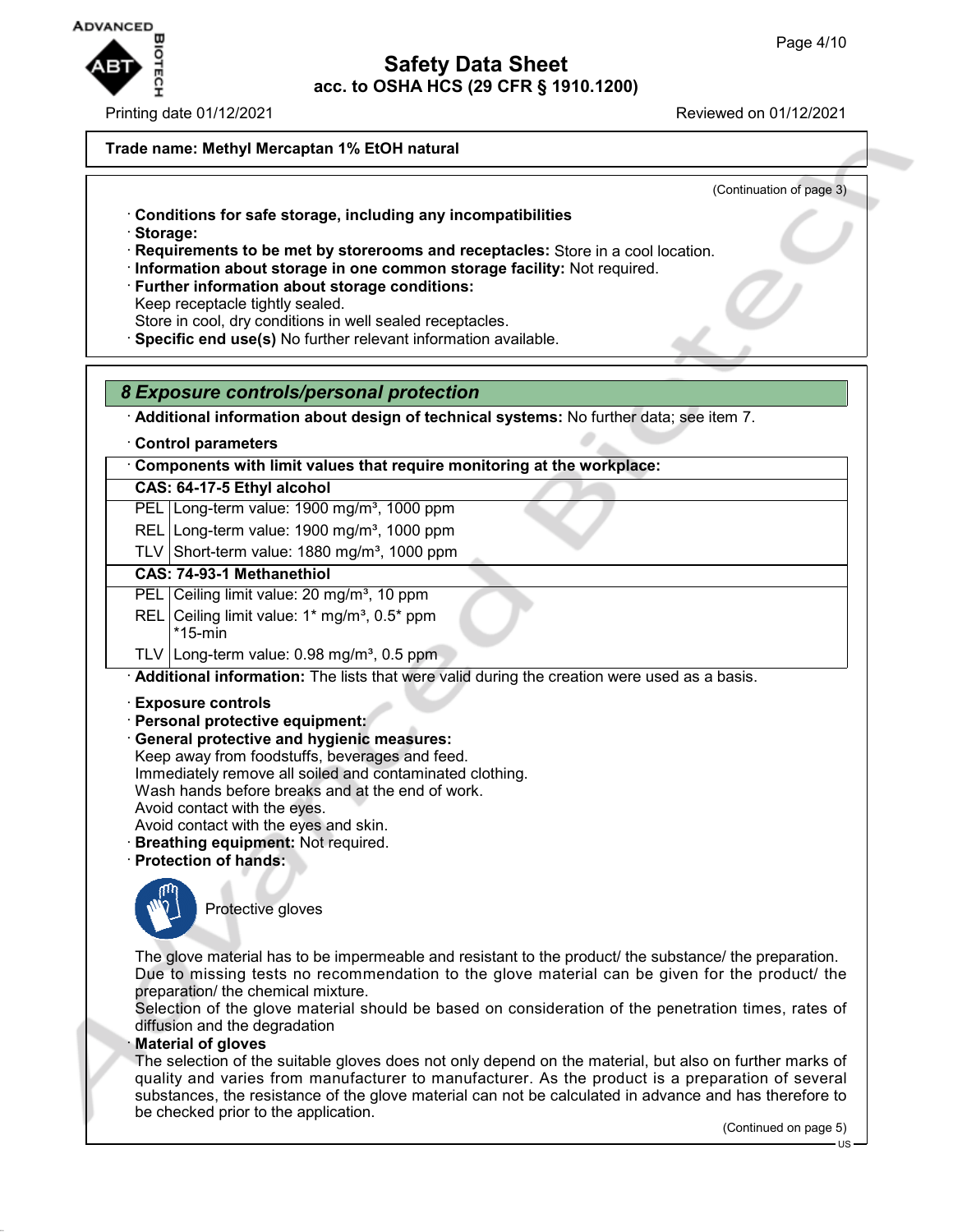

Printing date 01/12/2021 **Reviewed on 01/12/2021** 

(Continuation of page 4)

### **Trade name: Methyl Mercaptan 1% EtOH natural**

## · **Penetration time of glove material**

The exact break through time has to be determined by the manufacturer of the protective gloves and has to be observed.

· **Eye protection:**



Tightly sealed goggles

| 9 Physical and chemical properties                                                                     |                                                                                                       |
|--------------------------------------------------------------------------------------------------------|-------------------------------------------------------------------------------------------------------|
| · Information on basic physical and chemical properties<br><b>General Information</b><br>· Appearance: | Molecular Weight: 46 g/mol                                                                            |
| Form:<br>Color:<br>· Odor:<br>· Odor threshold:                                                        | Liquid<br>According to product specification<br>According to product specification<br>Not determined. |
| · pH-value:                                                                                            | Not determined.                                                                                       |
| Change in condition<br><b>Melting point/Melting range:</b><br><b>Boiling point/Boiling range:</b>      | $-114.5$ °C ( $-174.1$ °F)<br><78 °C (<172.4 °F)                                                      |
| · Flash point:                                                                                         | <16 °C (<60.8 °F)                                                                                     |
| · Flammability (solid, gaseous):                                                                       | Not applicable.                                                                                       |
| · Ignition temperature:                                                                                | 425 °C (797 °F)                                                                                       |
| · Decomposition temperature:                                                                           | Not determined.                                                                                       |
| · Auto igniting:                                                                                       | Product is not selfigniting.                                                                          |
| · Danger of explosion:                                                                                 | Product is not explosive. However, formation of explosive air/<br>vapor mixtures are possible.        |
| · Explosion limits:<br>Lower:<br>Upper:                                                                | 3.5 Vol %<br>15 Vol %                                                                                 |
| · Vapor pressure at 20 °C (68 °F):                                                                     | 59 hPa (44.3 mm Hg)                                                                                   |
| $\cdot$ Density at 20 °C (68 °F):<br>· Relative density<br>· Vapor density<br>· Evaporation rate       | 0.805 g/cm <sup>3</sup> (6.71773 lbs/gal)<br>Not determined.<br>Not determined.<br>Not determined.    |
| · Solubility in / Miscibility with<br>Water at 20 °C (68 °F):                                          | 1,000 g/l                                                                                             |
| · Partition coefficient (n-octanol/water): Not determined.                                             |                                                                                                       |
| · Viscosity:<br>Dynamic:                                                                               | Not determined.                                                                                       |
|                                                                                                        | (Continued on page 6)                                                                                 |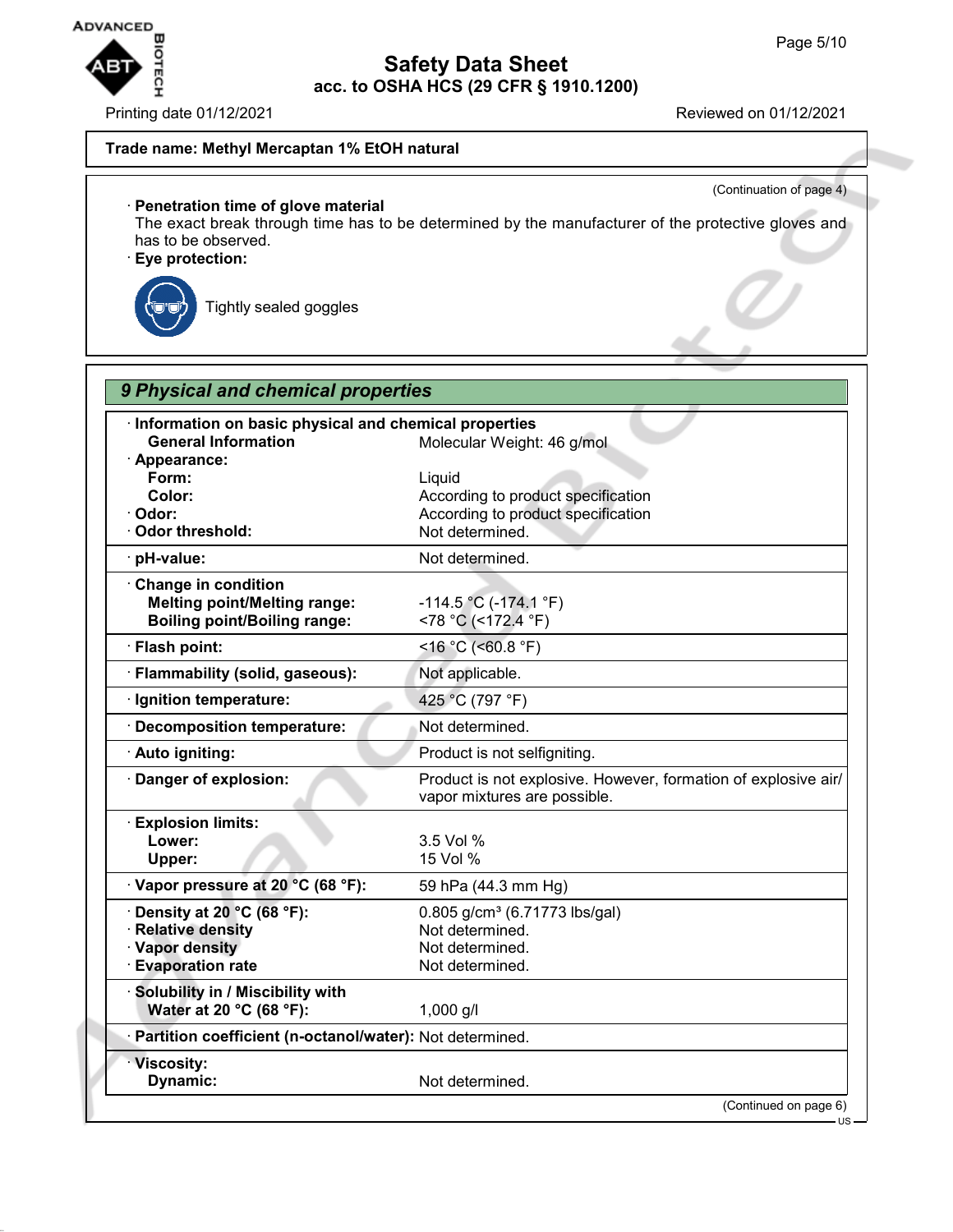

#### Printing date 01/12/2021 Reviewed on 01/12/2021

#### **Trade name: Methyl Mercaptan 1% EtOH natural**

|                          |                                            | (Continuation of page 5) |
|--------------------------|--------------------------------------------|--------------------------|
| Kinematic:               | Not determined.                            |                          |
| · Solvent content:       |                                            |                          |
| <b>Organic solvents:</b> | 99.0%                                      |                          |
| <b>VOC content:</b>      | $99.00\%$                                  |                          |
|                          | 797.0 g/l / 6.65 lb/gal                    |                          |
| Other information        | No further relevant information available. |                          |

### *10 Stability and reactivity*

**Reactivity** No further relevant information available.

- · **Chemical stability**
- · **Thermal decomposition / conditions to be avoided:** No decomposition if used according to specifications.
- 
- · **Possibility of hazardous reactions** No dangerous reactions known.
- · **Conditions to avoid** No further relevant information available.
- · **Incompatible materials:** No further relevant information available.
- · **Hazardous decomposition products:** No dangerous decomposition products known.

### *11 Toxicological information*

· **Information on toxicological effects**

### · **Acute toxicity:**

· **LD/LC50 values that are relevant for classification:**

### **ATE (Acute Toxicity Estimate)**

Inhalative  $LC50/4$  h 67500 mg/l (ATE)

### **CAS: 64-17-5 Ethyl alcohol**

Oral LD50 7060 mg/kg (rat)

Inhalative  $\lfloor$  LC50/4 h $\rfloor$  20000 mg/l (rat)

### **CAS: 74-93-1 Methanethiol**

Inhalative  $LC50/4$  h 675 mg/l (ATE)

### · **Primary irritant effect:**

- · **on the skin:** No irritant effect.
- · **on the eye:** Irritating effect.
- · **Sensitization:** No sensitizing effects known.
- · **Additional toxicological information:**

The product shows the following dangers according to internally approved calculation methods for preparations:

Irritant

· **Carcinogenic categories**

| · IARC (International Agency for Research on Cancer) |  |  |  |
|------------------------------------------------------|--|--|--|
|------------------------------------------------------|--|--|--|

CAS: 64-17-5 Ethyl alcohol 1

### · **NTP (National Toxicology Program)**

### None of the ingredients is listed.

(Continued on page 7)

US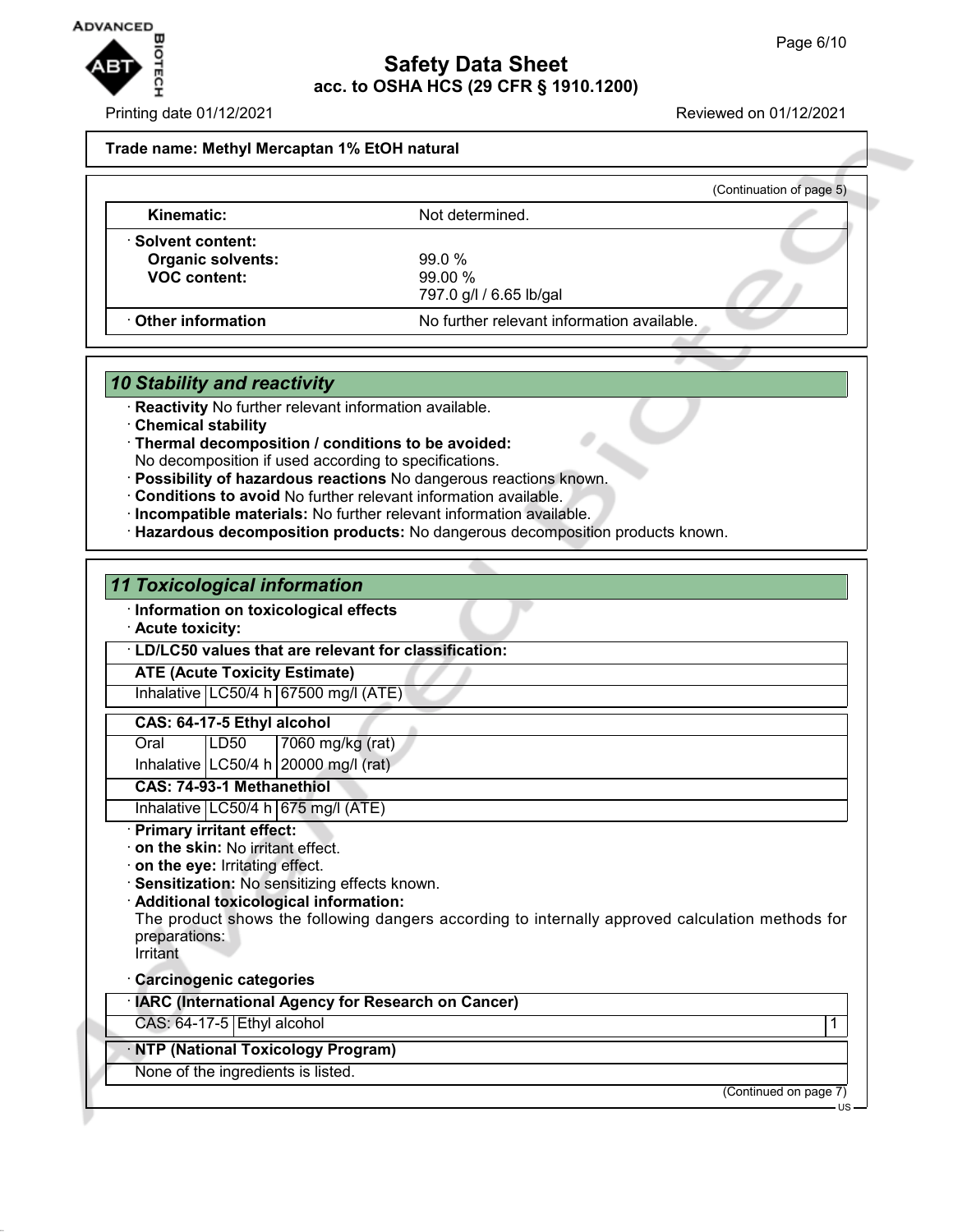

#### Printing date 01/12/2021 Reviewed on 01/12/2021

#### **Trade name: Methyl Mercaptan 1% EtOH natural**

(Continuation of page 6)

US

#### · **OSHA-Ca (Occupational Safety & Health Administration)**

None of the ingredients is listed.

## *12 Ecological information*

- · **Toxicity**
- · **Aquatic toxicity:** No further relevant information available.
- · **Persistence and degradability** No further relevant information available.
- · **Behavior in environmental systems:**
- · **Bioaccumulative potential** No further relevant information available.
- · **Mobility in soil** No further relevant information available.
- · **Additional ecological information:**

#### · **General notes:**

Water hazard class 3 (Self-assessment): extremely hazardous for water

Do not allow product to reach ground water, water course or sewage system, even in small quantities. Danger to drinking water if even extremely small quantities leak into the ground.

- · **Results of PBT and vPvB assessment**
- · **PBT:** Not applicable.
- · **vPvB:** Not applicable.
- · **Other adverse effects** No further relevant information available.

## *13 Disposal considerations*

#### · **Waste treatment methods**

· **Recommendation:**

Must not be disposed of together with household garbage. Do not allow product to reach sewage system.

- · **Uncleaned packagings:**
- · **Recommendation:** Disposal must be made according to official regulations.
- · **Recommended cleansing agent:** Water, if necessary with cleansing agents.

| · UN-Number               |                                 |
|---------------------------|---------------------------------|
| · DOT, IMDG, IATA         | UN1170                          |
| · UN proper shipping name |                                 |
| ∙ DOT                     | Ethanol solutions               |
| ∴IMDG                     | ETHANOL SOLUTION (ETHYL ALCOHOL |
|                           | SOLUTION)                       |
| $\cdot$ IATA              | ETHANOL SOLUTION                |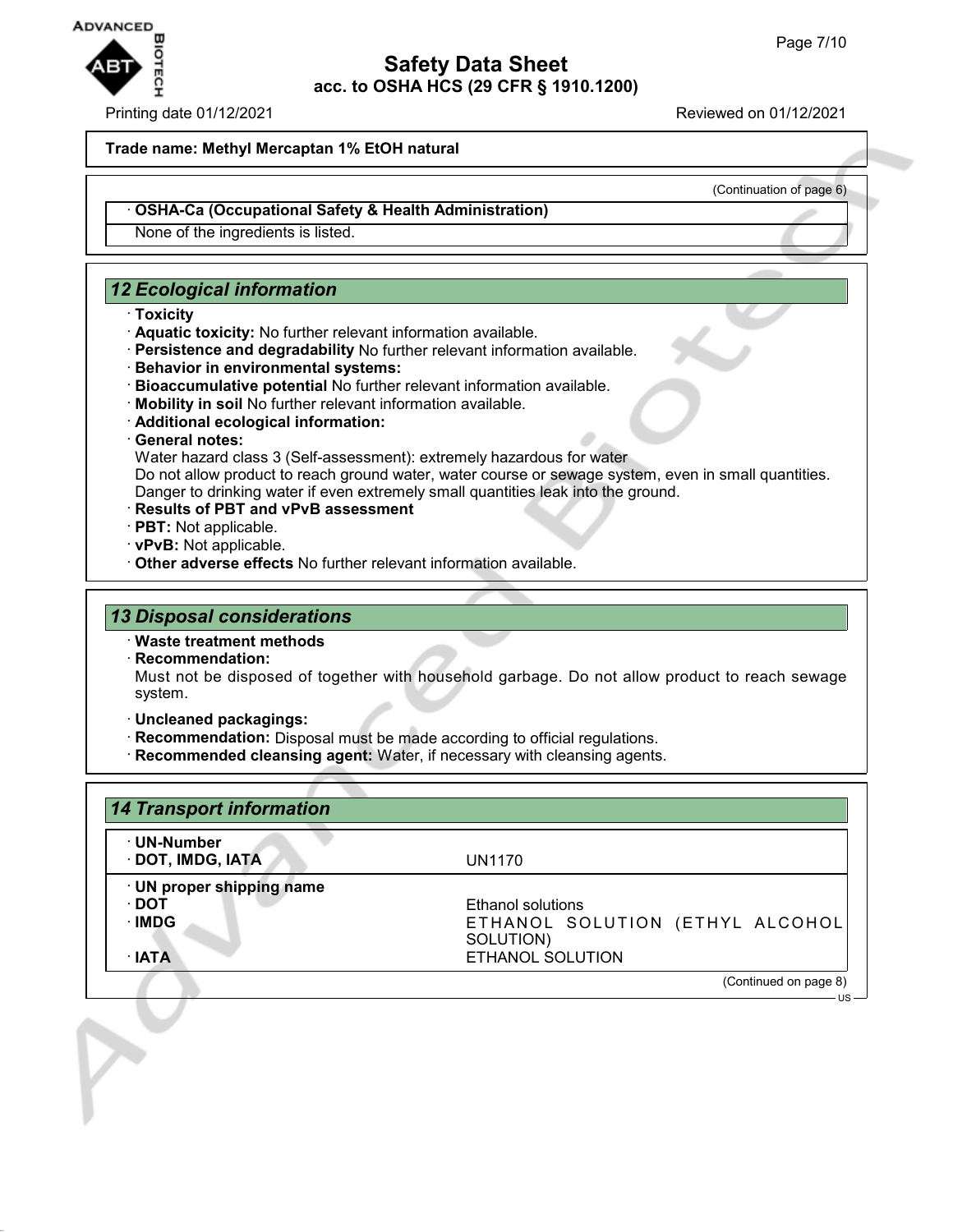$\overline{1}$ 



# **Safety Data Sheet acc. to OSHA HCS (29 CFR § 1910.1200)**

Printing date 01/12/2021 Reviewed on 01/12/2021

| Trade name: Methyl Mercaptan 1% EtOH natural                      |                                                             |
|-------------------------------------------------------------------|-------------------------------------------------------------|
|                                                                   | (Continuation of page 7)                                    |
| · Transport hazard class(es)                                      |                                                             |
| $\cdot$ DOT                                                       |                                                             |
|                                                                   |                                                             |
|                                                                   |                                                             |
| · Class                                                           | 3 Flammable liquids                                         |
| · Label                                                           | 3                                                           |
| · IMDG, IATA                                                      |                                                             |
|                                                                   |                                                             |
| · Class                                                           |                                                             |
| · Label                                                           | 3 Flammable liquids<br>3                                    |
| · Packing group                                                   |                                                             |
| · DOT, IMDG, IATA                                                 | Ш                                                           |
| · Environmental hazards:                                          |                                                             |
| · Marine pollutant:                                               | No                                                          |
| · Special precautions for user                                    | Warning: Flammable liquids                                  |
| · Hazard identification number (Kemler code): 33<br>· EMS Number: | $F-E$ , S-D                                                 |
| <b>Stowage Category</b>                                           | Α                                                           |
| Transport in bulk according to Annex II of                        |                                                             |
| <b>MARPOL73/78 and the IBC Code</b>                               | Not applicable.                                             |
| · Transport/Additional information:                               |                                                             |
| $\cdot$ DOT                                                       |                                                             |
| <b>Quantity limitations</b>                                       | On passenger aircraft/rail: 5 L                             |
|                                                                   | On cargo aircraft only: 60 L                                |
| · IMDG                                                            |                                                             |
| · Limited quantities (LQ)                                         | 1L<br>Code: E2                                              |
| <b>Excepted quantities (EQ)</b>                                   | Maximum net quantity per inner packaging: 30 ml             |
|                                                                   | Maximum net quantity per outer packaging: 500 ml            |
| · UN "Model Regulation":                                          | UN 1170 ETHANOL SOLUTION (ETHYL ALCOHOL<br>SOLUTION), 3, II |

# *15 Regulatory information*

· **Safety, health and environmental regulations/legislation specific for the substance or mixture** · **Sara**

· **Section 355 (extremely hazardous substances):**

CAS: 74-93-1 Methanethiol

(Continued on page 9)

US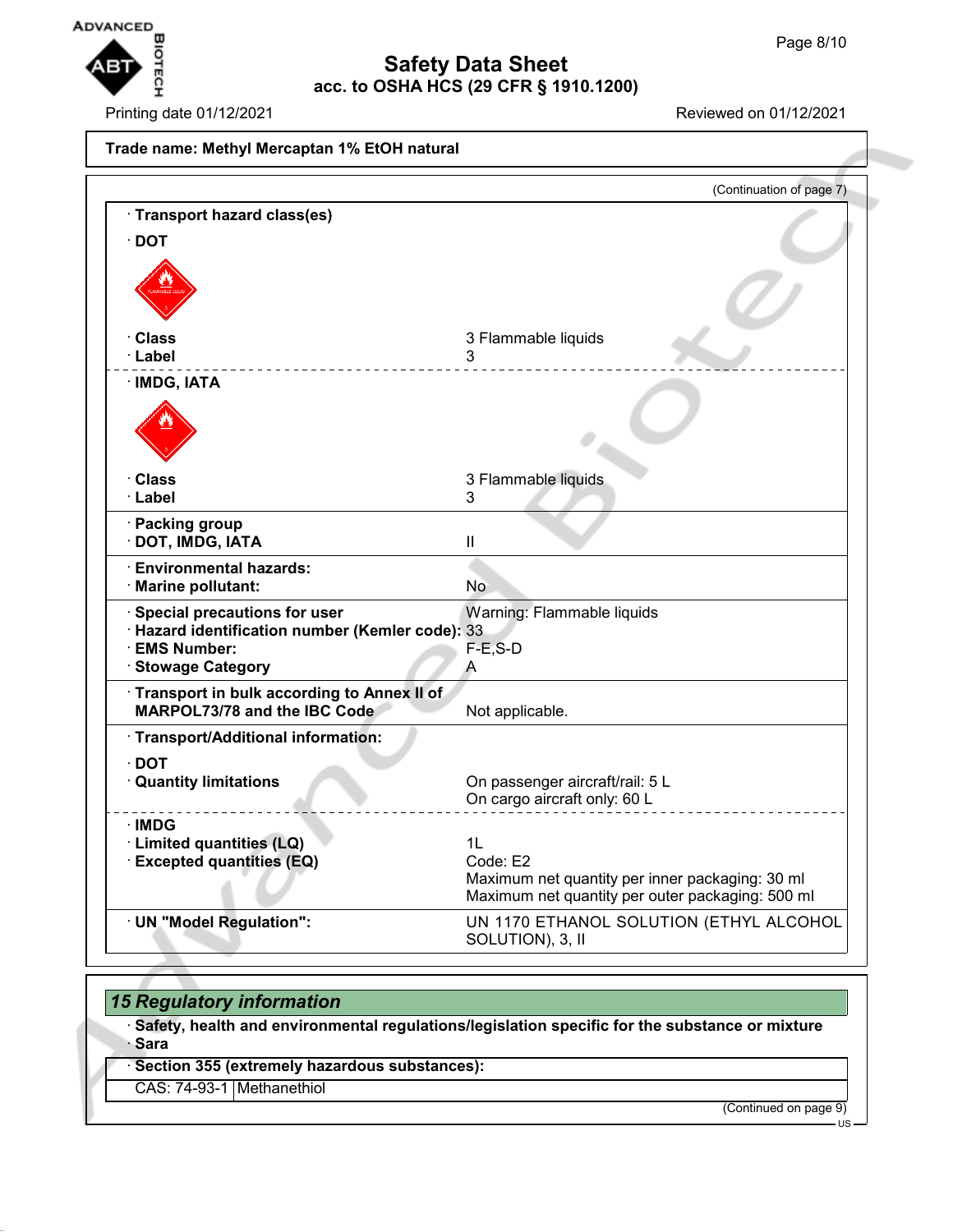

### Printing date 01/12/2021 Reviewed on 01/12/2021

## **Trade name: Methyl Mercaptan 1% EtOH natural**

| <u>Haue Hallie. Methyl Mercaptall T76 Eton Hatural</u>      |                          |
|-------------------------------------------------------------|--------------------------|
|                                                             | (Continuation of page 8) |
| Section 313 (Specific toxic chemical listings):             |                          |
| CAS: 74-93-1 Methanethiol                                   |                          |
| <b>TSCA (Toxic Substances Control Act):</b>                 |                          |
| All components have the value ACTIVE.                       |                          |
| <b>Hazardous Air Pollutants</b>                             |                          |
| None of the ingredients is listed.                          |                          |
| <b>Proposition 65</b>                                       |                          |
| Chemicals known to cause cancer:                            |                          |
| None of the ingredients is listed.                          |                          |
| Chemicals known to cause reproductive toxicity for females: |                          |
| None of the ingredients is listed.                          |                          |
| Chemicals known to cause reproductive toxicity for males:   |                          |
| None of the ingredients is listed.                          |                          |
| Chemicals known to cause developmental toxicity:            |                          |
| CAS: $64-17-5$ Ethyl alcohol                                |                          |
| · Carcinogenic categories                                   |                          |
| <b>EPA (Environmental Protection Agency)</b>                |                          |
| None of the ingredients is listed.                          |                          |
| TLV (Threshold Limit Value established by ACGIH)            |                          |

CAS: 64-17-5 Ethyl alcohol A3

· **NIOSH-Ca (National Institute for Occupational Safety and Health)**

None of the ingredients is listed.

### · **GHS label elements**

Pictograms on label shall be in the shape of a square set at a point and shall include a black hazard symbol on a white background with a red frame sufficiently wide to be clearly visible. The product is classified and labeled according to the Globally Harmonized System (GHS).

· **Hazard pictograms**



· **Signal word** Danger · **Hazard statements** H225 Highly flammable liquid and vapor. H319 Causes serious eye irritation. · **Precautionary statements** P210 Keep away from heat/sparks/open flames/hot surfaces. - No smoking.<br>P241 Use explosion-proof electrical/ventilating/lighting/equipment. Use explosion-proof electrical/ventilating/lighting/equipment. P303+P361+P353 If on skin (or hair): Take off immediately all contaminated clothing. Rinse skin with water/shower. P305+P351+P338 If in eyes: Rinse cautiously with water for several minutes. Remove contact lenses, if present and easy to do. Continue rinsing. P403+P235 Store in a well-ventilated place. Keep cool.

(Continued on page 10)

 $\overline{18}$